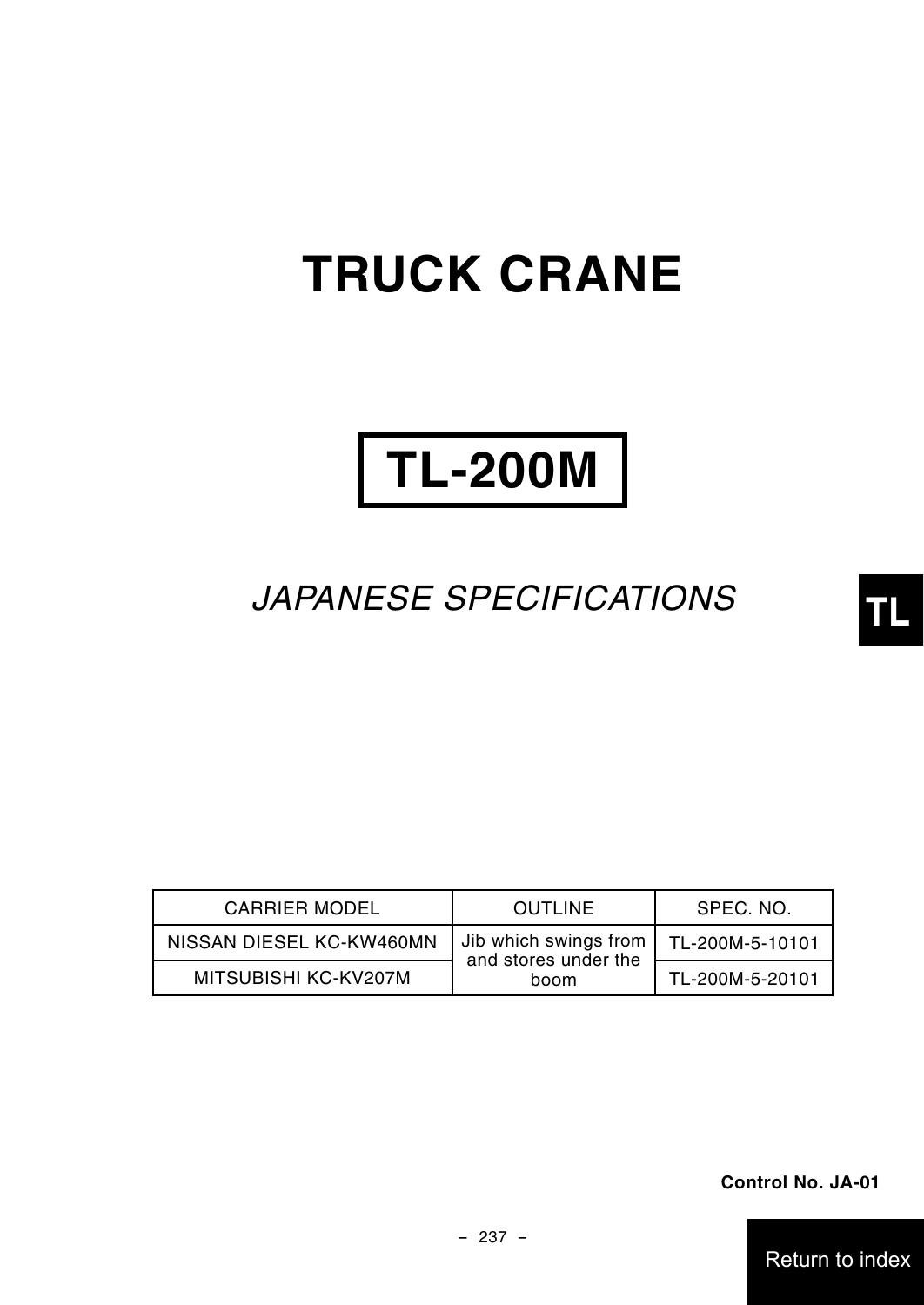# **TL-200M**

## CRANE SPECIFICATIONS

**CRANE CAPACITY**<br>9.8m Boom 20,000kg 9.8m Boom 20,000kg at 3.5m ( 7part-line) 13.3m Boom 17,500kg at 4.0m (7part-line)<br>16.9m Boom 14.500kg at 4.5m (7part-line)  $14,500kg$  at 4.5m<br>9,500kg at 6.5m 20.4m Boom 9,500kg at 6.5m ( 4part-line) 23.9m Boom 7,500kg at 7.5m ( 4part-line)  $27.5m$  Boom 6,500kg at 7.5m ( 31.0m Boom 6,000kg at 7.5m ( 4part-line) 8.0m Jib 2,750kg at 75° (<br>Single top 3.000kg  $($  1part-line) **MAX.LIFTING HEIGHT** Boom 30.9m<br>Jib 38.7m 38.7m **MAX.WORKING RADIUS** Boom 29.4m<br>lib 32.7m 32.7m **BOOM LENGTH**  $9.8m - 31.0m$ **BOOM EXTENSION** 21.2m **BOOM EXTENSION SPEED** 21.2m/95s **JIB LENGTH** 8.0m **MAIN WINCH SINGLE LINE SPEED**<br>High range: 110m/min (4th laver) High range: Low range: 59m/min (4th layer) **MAIN WINCH HOOK SPEED**<br>High range: 15.7m/min (7 pa Hom (7 part-line)<br>8.4m/min (7 part-line) Low range: 8.4m/min (7 part-line) **AUXILIARY WINCH SINGLE LINE SPEED** High range:

Low range: 50m/min (2nd layer) **AUXILIARY WINCH HOOK SPEED**<br>High range: 95m/min (1 part-line)

(1 part-line)

Low range: 50m/min (1 part-line)

#### **BOOM ELEVATION ANGLE**

 $-3^\circ - 80^\circ$ 

**BOOM ELEVATION SPEED**  $-3^{\circ} - 80^{\circ}/48s$ 

**SWING ANGLE**

360°continue

**SWING SPEED** 2.4rpm

#### **WIRE ROPE**

Main Winch

16mm x 170m (Diameter x Length) Spin-resistant wire rope Auxiliary Winch

16mm x 85m (Diameter x Length) Spin-resistant wire rope

#### **BOOM**

4-section hydraulically telescoping boom of box construction (stage 2: sequential; stages 3,4: synchronized)

#### **BOOM EXTENSION**

2 double-acting hydraulic cylinders

1 wire rope type telescoping device With flow regulator valve with pressure compensation

#### **JIB**

Single stage which swings from and stores under the boom

Dual offset (5°, 30°) type

#### **SINGLE TOP**

Single sheave. Mounted to main boom head for single line work.

#### **HOIST**

Driven by hydraulic motor and via planetary gear reducer. With free-fall device.

Automatic brake (with foot brake for free-fall device) 2 single winches

With flow regulator valve with pressure compensation **BOOM ELEVATION**

#### 1 double-acting hydraulic cylinder

With flow regulator valve with pressure compensation

#### **SWING**

Hydraulic motor driven planetary gear reducer Swing bearing Swing free/lock changeover type Hand brake

#### **OUTRIGGERS**

Fully hydraulic H-type (floats mounted integrally) Slides and jacks each provided with independent operation device. Fully extended width 6.1m

| Middle extended width  | 4.0m  |
|------------------------|-------|
| Minimum extended width | 2.08m |

## **FRONT JACK**

Hydraulic type

#### **MAX. VERTICAL LOAD CAPACITY OF OUTRIGGER** 25.0t

**HYDRAULIC PUMPS**

#### 4 variable gear pumps

**HYDRAULIC OIL TANK CAPACITY** 306 liters

#### **SAFETY DEVICES**

Automatic moment limiter (AML) With working range limiting function Working area control device Outrigger extension automatic detector Over-winding cutout device

Level gauge

Hook safety latch

Winch drum lock

Swing lock

Hydraulic safety valve Telescopic counterbalance valve

Elevation counterbalance valve

Jack pilot check valve

Front jack over load alarm

Front jack grounding automatic detector

### **EQUIPMENT**

Boom angle indicator Oil cooler Crane cab heater Radio Fan Block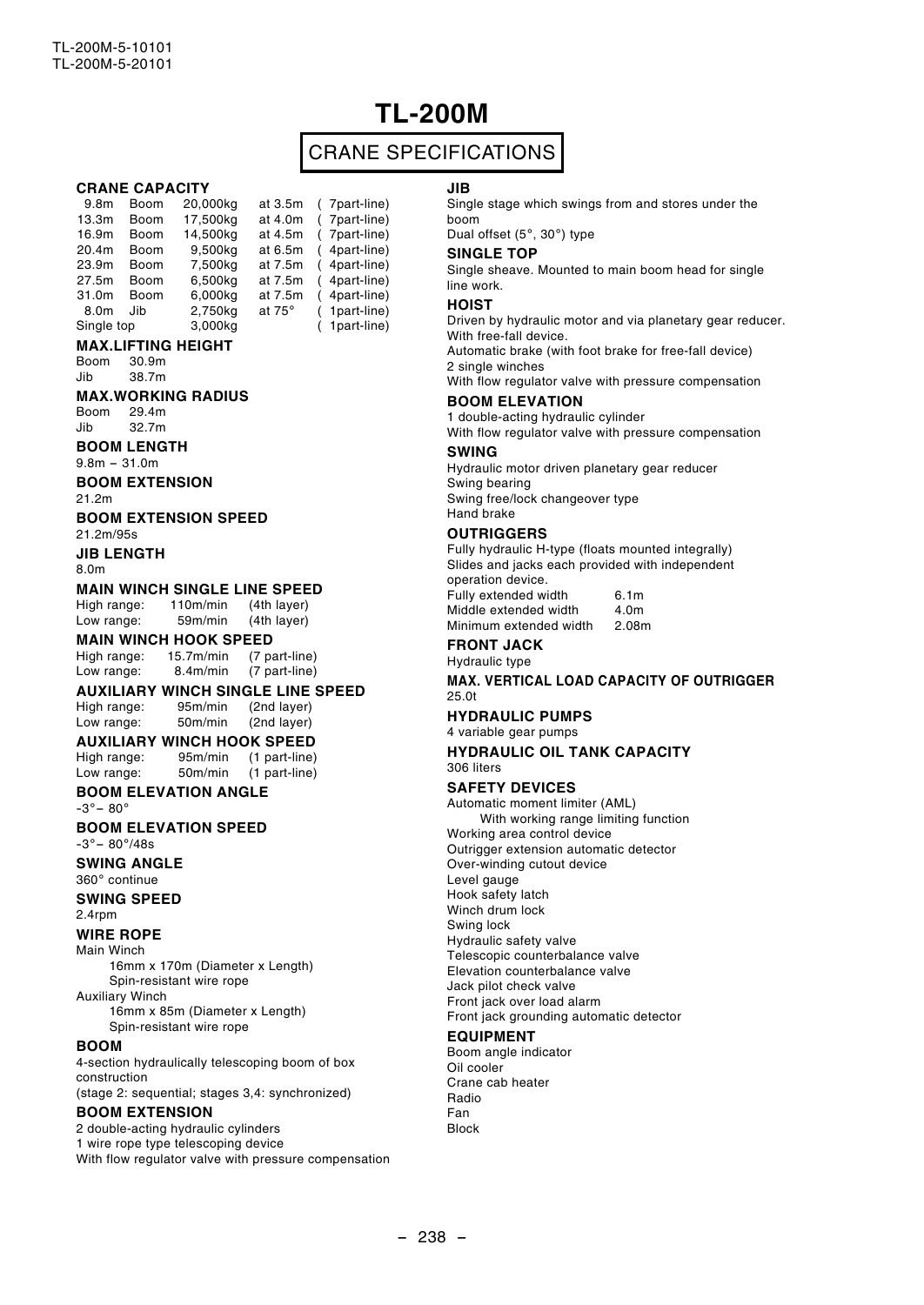## CARRIER SPECIFICATIONS | GENERAL DATA

#### **MANUFACTURER**

NISSAN DIESEL MOTOR CO., LTD.

#### **CARRIER MODEL**

KC-KW460MN

#### **ENGINE**

Model PG6

Type 4-cycle, V6-cylinder, direct-injection, water-cooled diesel engine Piston displacement 13,337cc<br>Max. output 235PS at 235PS at 2,100rpm Max. torque 85kg m at 1,300rpm

#### **CLUTCH**

Dry single-plate coil spring type With hydraulic air assistance

#### **TRANSMISSION**

6-forward and 1-reverse speeds Constant-mesh gear (1st speed, reverse) Synchronized-mesh gear (2nd - 6th speeds)

#### **REDUCER**

Hypoid gear type

**FRONT AXLE**

Reverse-elliot type I-beam

#### **REAR AXLE** Full-floating type

**SUSPENSION**

Front: Semi-elliptic leaf spring type With shock absorber Rear: Equalizer beam type

#### **STEERING**

Recirculating ball screw type With linkage power assistance

#### **BRAKE SYSTEM**

Service Brake

2-circuit air type 6-wheel internal expanding brake Parking Brake

Mechanically operated, internal expanding duo-servo shoe type acting on drum at transmission case rear. Auxiliary Brake

Electro-pneumatic operated exhaust brake

#### **ELECTRIC SYSTEM**

24 V DC. 2 batteries of 12V-115F51 (96Ah)

#### **FUEL TANK CAPACITY**

200 liters

#### **CAB**

Two-man type

#### **TIRES** Front 11.00-20-16PR

Rear 10.00-20-14PR

#### **STANDARD EQUIPMENT**

Car heater Car radio

#### **DIMENSIONS** Overall length 11,800mm

|                | Overall lehuth       | 11.000111111                   |
|----------------|----------------------|--------------------------------|
| Overall width  |                      | 2,490mm                        |
|                | Overall height       | 3,300mm                        |
| Wheel base     |                      |                                |
|                |                      | $4,050$ mm + 1,300mm = 5,350mm |
| Tread Front    |                      | 2,025mm                        |
|                | Rear                 | 1,860mm                        |
| <b>WEIGHTS</b> |                      |                                |
|                | Gross vehicle weight |                                |
| Total          |                      | 23,590kg                       |
|                | Front                | 6,550kg                        |
|                | Rear                 | 17.040ka                       |

#### **PERFORMANCE**

| Max. traveling speed | 70km/h |
|----------------------|--------|
| Gradeability (tan    | 0.34   |
| Min. turning radius  | 8.5m   |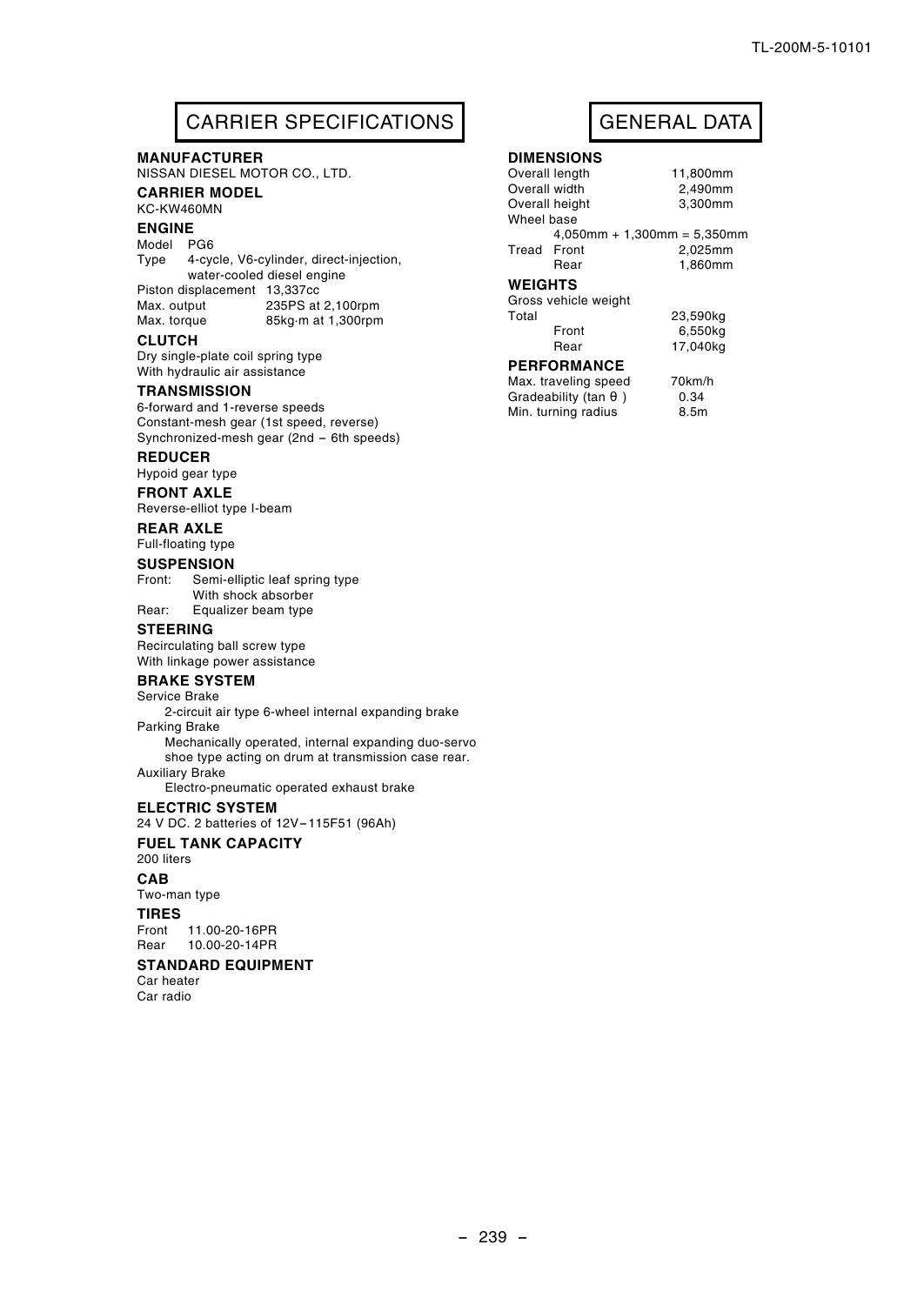# CARRIER SPECIFICATIONS GENERAL DATA

#### **MANUFACTURER**

MITSUBISHI MOTOR CORPORATION

#### **CARRIER MODEL**

KC-KV207M

#### **ENGINE**

#### Model 6D24

Type 4-cycle, V6-cylinder, direct-injection, water-cooled diesel engine Piston displacement 11,945cc<br>Max. output 240PS at 240PS at 2,200rpm

Max. torque 85.0kg.m at 1,400rpm

### **CLUTCH**

Dry single-plate coil spring type With hydraulic air assistance

#### **TRANSMISSION**

6-forward and 1-reverse speeds Constant-mesh gear (1st speed, reverse) Synchronized-mesh gear (2nd - 6th speeds)

#### **REDUCER**

Hypoid gear type

**FRONT AXLE** Reverse-elliot type I-beam

#### **REAR AXLE**

Full-floating type

#### **SUSPENSION**

Front: Semi-elliptic leaf spring type With shock absorber Rear: Equalizer and torque rods

#### **STEERING**

Recirculating ball screw type Integral power steering

#### **BRAKE SYSTEM**

Service Brake

2-circuit air type 6-wheel internal expanding brake Parking Brake

Mechanically operated, internal expanding duo-servo shoe type acting on drum at transmission case rear. Auxiliary Brake

Electro-pneumatic operated exhaust brake

#### **ELECTRIC SYSTEM**

24 V DC. 2 batteries of 12V-115F51 (96Ah)

#### **FUEL TANK CAPACITY**

200 liters

#### **CAB**

Two-man type

**TIRES** Front 11.00-20-16PR Rear 10.00-20-14PR

#### **STANDARD EQUIPMENT**

Car heater Car radio

## **DIMENSIONS**

|                | Overall length       | 11,800mm                       |
|----------------|----------------------|--------------------------------|
| Overall width  |                      | 2,490mm                        |
|                | Overall height       | 3,300mm                        |
| Wheel base     |                      |                                |
|                |                      | $4,050$ mm + 1,300mm = 5,350mm |
| Tread Front    |                      | 2,040mm                        |
|                | Rear                 | 1,845mm                        |
| <b>WEIGHTS</b> |                      |                                |
|                | Gross vehicle weight |                                |
| Total          |                      | 23,590kg                       |
|                | Front                | 6,555kg                        |
|                | Rear                 | 17.035kg                       |
|                | <b>PERFORMANCE</b>   |                                |

**PERFORMANCE**<br>Max\_traveling\_spee

| Max. traveling speed | 70km/h           |
|----------------------|------------------|
| Gradeability (tan    | 0.38             |
| Min. turning radius  | 9.5 <sub>m</sub> |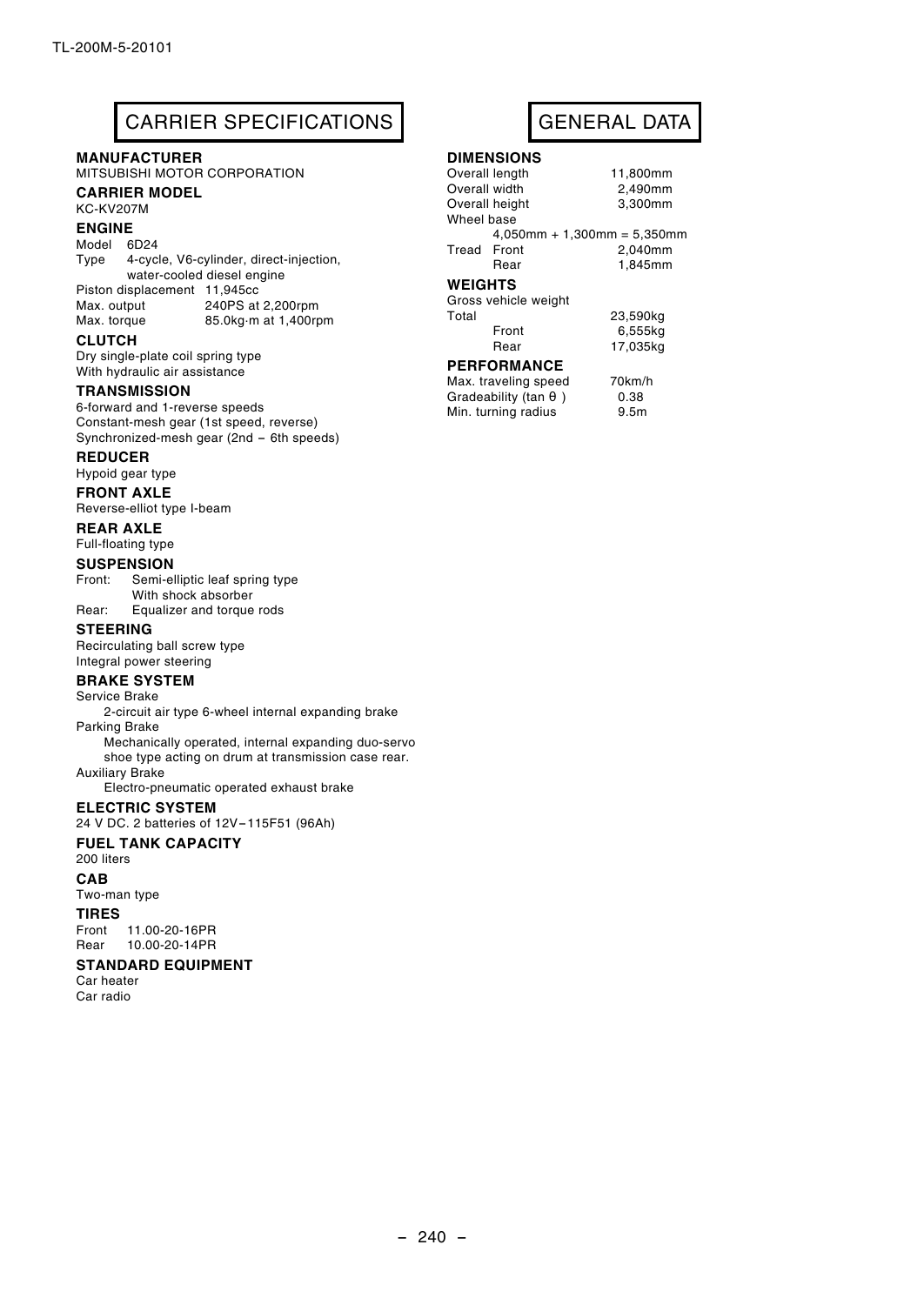#### TL-200M-5-10101 TL-200M-5-20101

# TOTAL RATED LOADS

| 360<br>: Outriggers fully extended $(6.1m)$ + Front jack<br>Over the sides<br>: Outriggers fully extended (6.1m)<br>Over the rear<br>: Outriggers fully extended (6.1m)<br>Outriggers middle extended (4.0m)<br>Outriggers minimum extended (2.08m)<br>Over the front<br>: Outriggers fully extended $(6.1m)$ + Front jack<br>Outriggers middle extended (4.0m) + Front jack |                    |                        |                        |                      |                        |                        |                      |                                                   |      |             |                           |            |
|------------------------------------------------------------------------------------------------------------------------------------------------------------------------------------------------------------------------------------------------------------------------------------------------------------------------------------------------------------------------------|--------------------|------------------------|------------------------|----------------------|------------------------|------------------------|----------------------|---------------------------------------------------|------|-------------|---------------------------|------------|
|                                                                                                                                                                                                                                                                                                                                                                              |                    |                        |                        |                      |                        |                        |                      | C                                                 |      |             | $31.0m$ Boom $+ 8.0m$ Jib |            |
| A<br>B                                                                                                                                                                                                                                                                                                                                                                       | 9.8 <sub>m</sub>   | 13.3m                  | 16.9m                  | 20.4m                | 23.9m                  | 27.5m                  | 31.0m                | D                                                 |      | $5^{\circ}$ |                           | $30^\circ$ |
|                                                                                                                                                                                                                                                                                                                                                                              |                    |                        |                        |                      |                        |                        |                      | $E(^{\circ})$                                     | B(m) | М           | B(m)                      | M          |
| 3.0 <sub>m</sub>                                                                                                                                                                                                                                                                                                                                                             | 20.00              | 17.50                  | 14.50                  | 9.50                 |                        |                        |                      | 80                                                | 7.8  | 2.75        | 10.5                      | 1.35       |
| 3.5 <sub>m</sub>                                                                                                                                                                                                                                                                                                                                                             | 20.00              | 17.50                  | 14.50                  | 9.50                 |                        |                        |                      | 75                                                | 11.2 | 2.75        | 13.7                      | 1.35       |
| 4.0 <sub>m</sub>                                                                                                                                                                                                                                                                                                                                                             | 18.00              | 17.50                  | 14.50                  | 9.50                 | 7.50                   | 6.50                   |                      | 70                                                | 14.6 | 2.30        | 16.8                      | 1.30       |
| 4.5m                                                                                                                                                                                                                                                                                                                                                                         | 16.30              | 15.80                  | 14.50                  | 9.50                 | 7.50                   | 6.50                   |                      | 65                                                | 17.6 | 2.00        | 19.8                      | 1.25       |
| 5.0 <sub>m</sub>                                                                                                                                                                                                                                                                                                                                                             | 14.85              | 14.40                  | 13.25                  | 9.50                 | 7.50                   | 6.50                   | 6.00                 | 60                                                | 20.5 | 1.60        | 22.5                      | 1.20       |
| 5.5m                                                                                                                                                                                                                                                                                                                                                                         | 13.65              | 13.25                  | 12.20                  | 9.50                 | 7.50                   | 6.50                   | 6.00                 | 55                                                | 23.3 | 1.25        | 25.0                      | 1.00       |
| 6.0 <sub>m</sub>                                                                                                                                                                                                                                                                                                                                                             | 12.30              | 12.20                  | 11.30                  | 9.50                 | 7.50                   | 6.50                   | 6.00                 | 50                                                | 25.7 | 0.90        | 27.4                      | 0.80       |
| 6.5m                                                                                                                                                                                                                                                                                                                                                                         | 11.20              | 11.00                  | 10.50                  | 9.50                 | 7.50                   | 6.50                   | 6.00                 | 45                                                | 27.9 | 0.60        | 29.4                      | 0.60       |
| 7.0 <sub>m</sub>                                                                                                                                                                                                                                                                                                                                                             | 10.25              | 10.00                  | 9.80                   | 8.85                 | 7.50                   | 6.50                   | 6.00                 | 40                                                | 29.9 | 0.40        | 31.1                      | 0.40       |
| 7.5m                                                                                                                                                                                                                                                                                                                                                                         | 9.40               | 9.20                   | 9.10                   | 8.35                 | 7.50                   | 6.50                   | 6.00                 | 35                                                | 31.8 | 0.25        | 32.7                      | 0.25       |
| 8.0 <sub>m</sub>                                                                                                                                                                                                                                                                                                                                                             | 8.65               | 8.45                   | 8.35                   | 7.90                 | 7.20                   | 6.25                   | 5.70                 | $(^\circ)$                                        |      | 34          | 80                        |            |
| 9.0 <sub>m</sub>                                                                                                                                                                                                                                                                                                                                                             |                    | 7.05                   | 7.10                   | 7.00                 | 6.65                   | 5.75                   | 5.20                 |                                                   |      |             |                           |            |
| 10.0 <sub>m</sub>                                                                                                                                                                                                                                                                                                                                                            |                    | 6.05                   | 5.90                   | 6.30                 | 6.20                   | 5.30                   | 4.75                 |                                                   |      |             |                           |            |
| 12.0m                                                                                                                                                                                                                                                                                                                                                                        |                    |                        | 4.05                   | 4.45                 | 4.65                   | 4.50                   | 4.00                 |                                                   |      |             |                           |            |
| 14.0m                                                                                                                                                                                                                                                                                                                                                                        |                    |                        | 2.90                   | 3.25                 | 3.45                   | 3.55                   | 3.50                 |                                                   |      |             |                           |            |
| 16.0 <sub>m</sub>                                                                                                                                                                                                                                                                                                                                                            |                    |                        |                        | 2.40                 | 2.60                   | 2.75                   | 2.85                 |                                                   |      |             |                           |            |
| 18.0m                                                                                                                                                                                                                                                                                                                                                                        |                    |                        |                        | 1.75                 | 2.00                   | 2.10                   | 2.20                 |                                                   |      |             |                           |            |
| 20.0 <sub>m</sub>                                                                                                                                                                                                                                                                                                                                                            |                    |                        |                        |                      | 1.50                   | 1.65                   | 1.75                 |                                                   |      |             |                           |            |
| 22.0 <sub>m</sub>                                                                                                                                                                                                                                                                                                                                                            |                    |                        |                        |                      | 1.05                   | 1.25                   | 1.35                 | A= Boom length                                    |      |             |                           |            |
| 24.0m                                                                                                                                                                                                                                                                                                                                                                        |                    |                        |                        |                      |                        | 0.90                   | 1.05                 | B= Working radius                                 |      |             |                           |            |
| 26.0 <sub>m</sub>                                                                                                                                                                                                                                                                                                                                                            |                    |                        |                        |                      |                        |                        | 0.75                 | $C = Jib$ length                                  |      |             |                           |            |
| 28.0m                                                                                                                                                                                                                                                                                                                                                                        |                    |                        |                        |                      |                        |                        | 0.55                 | $D = Jib$ offset                                  |      |             |                           |            |
| 29.4m                                                                                                                                                                                                                                                                                                                                                                        |                    |                        |                        |                      |                        |                        | 0.40                 | E= Boom angle                                     |      |             |                           |            |
| $(^\circ$<br>$\rightarrow$                                                                                                                                                                                                                                                                                                                                                   | $\mathbf{0}$<br>80 | $\boldsymbol{0}$<br>80 | $\boldsymbol{0}$<br>80 | $\overline{0}$<br>80 | $\boldsymbol{0}$<br>80 | $\boldsymbol{0}$<br>80 | $\overline{0}$<br>80 | = Boom angle range<br>(for the unladen condition) |      |             |                           |            |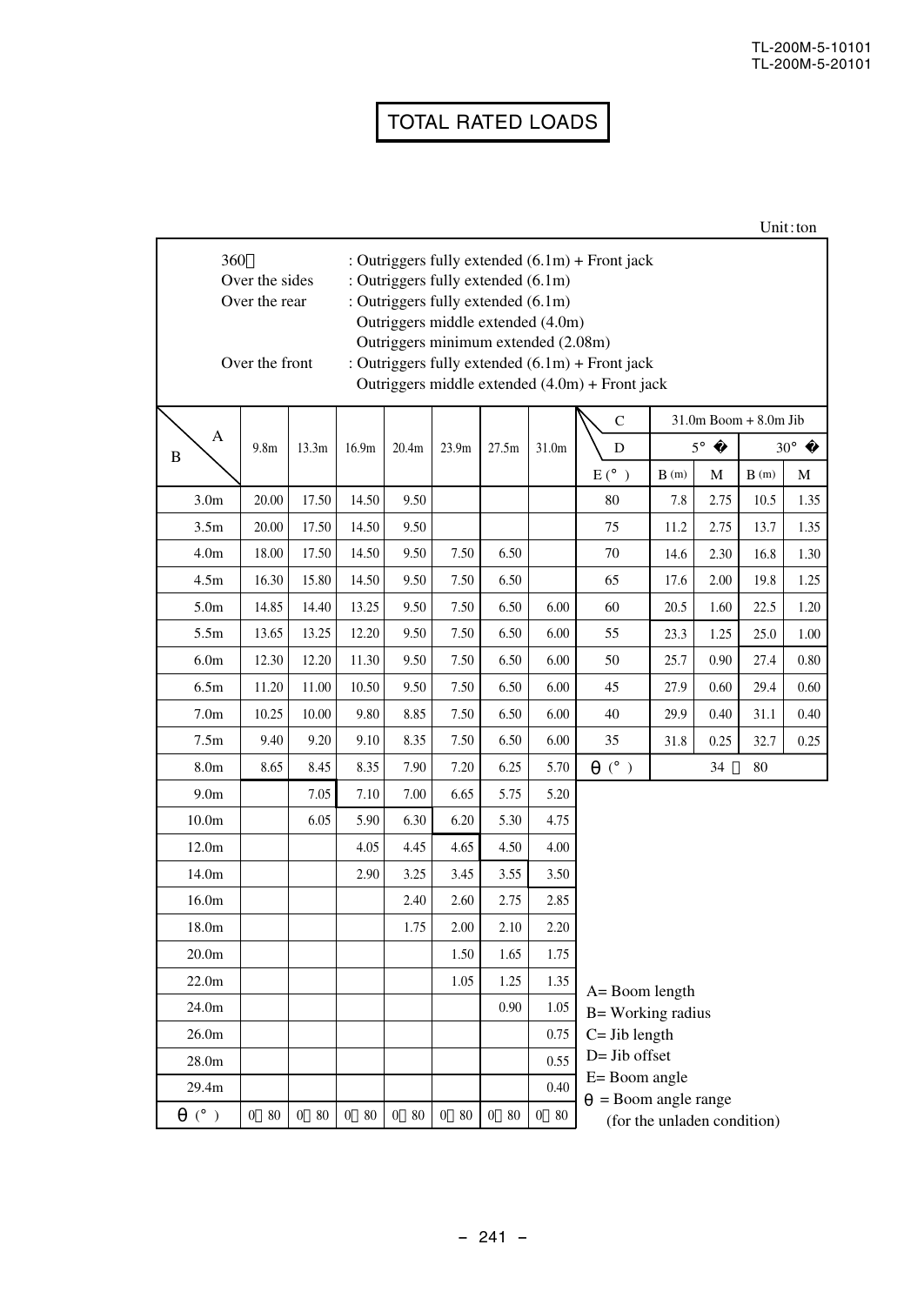### Unit:ton

| 360<br>: Outriggers middle extended (4.0m)<br>: Outriggers minimum extended (2.08m)<br>Over the front<br>Outriggers fully extended $(6.1m)$ + without front jack<br>Outriggers middle extended $(4.0m)$ + without front jack |                      |                    |                   |                   |                   |          |       |                                           |                                        |             |                           |            |
|------------------------------------------------------------------------------------------------------------------------------------------------------------------------------------------------------------------------------|----------------------|--------------------|-------------------|-------------------|-------------------|----------|-------|-------------------------------------------|----------------------------------------|-------------|---------------------------|------------|
|                                                                                                                                                                                                                              |                      |                    |                   |                   |                   |          |       | $\mathsf{C}$                              |                                        |             | $31.0m$ Boom $+ 8.0m$ Jib |            |
| A<br>B                                                                                                                                                                                                                       | 9.8 <sub>m</sub>     | 13.3m              | 16.9 <sub>m</sub> | 20.4 <sub>m</sub> | 23.9 <sub>m</sub> | 27.5m    | 31.0m | D                                         |                                        | $5^{\circ}$ |                           | $30^\circ$ |
|                                                                                                                                                                                                                              |                      |                    |                   |                   |                   |          |       | $E(^{\circ})$                             | B(m)                                   | М           | B(m)                      | M          |
| 3.0 <sub>m</sub>                                                                                                                                                                                                             | 20.00                | 17.50              | 14.50             | 9.50              |                   |          |       | 80                                        | 7.8                                    | 2.75        | 10.5                      | 1.35       |
| 3.5 <sub>m</sub>                                                                                                                                                                                                             | 17.80                | 17.50              | 14.50             | 9.50              |                   |          |       | 78                                        | 2.75<br>9.0                            |             | 11.7                      | 1.35       |
| 4.0 <sub>m</sub>                                                                                                                                                                                                             | 15.70                | 15.40              | 14.50             | 9.50              | 7.50              | 6.50     |       | 77                                        | 9.7                                    | 2.65        | 12.4                      | 1.35       |
| 4.5m                                                                                                                                                                                                                         | 13.45                | 13.10              | 12.90             | 9.50              | 7.50              | 6.50     |       | 75                                        | 11.0                                   | 2.15        | 13.7                      | 1.35       |
| 5.0 <sub>m</sub>                                                                                                                                                                                                             | 10.30                | 10.05              | 9.85              | 9.50              | 7.50              | 6.50     | 6.00  | 70                                        | 14.0                                   | 1.15        | 16.7                      | 0.90       |
| 6.0 <sub>m</sub>                                                                                                                                                                                                             | 6.70                 | 6.50               | 6.35              | 6.85              | 7.15              | 6.50     | 6.00  | 65                                        | 16.9                                   | 0.55        | 19.4                      | 0.45       |
| 7.0 <sub>m</sub>                                                                                                                                                                                                             | 4.75                 | 4.55               | 4.40              | 4.85              | 5.15              | 5.30     | 5.45  | $(^\circ)$                                |                                        | 64          | 80                        |            |
| 8.0 <sub>m</sub>                                                                                                                                                                                                             | 3.45                 | 3.30               | 3.15              | 3.60              | 3.80              | 4.00     | 4.10  |                                           |                                        |             |                           |            |
| 9.0 <sub>m</sub>                                                                                                                                                                                                             |                      | 2.45               | 2.30              | 2.70              | 2.90              | 3.10     | 3.20  |                                           |                                        |             |                           |            |
| 10.0 <sub>m</sub>                                                                                                                                                                                                            |                      | 1.80               | 1.65              | 2.05              | 2.25              | 2.45     | 2.55  | $A =$ Boom length<br>$B = Working radius$ |                                        |             |                           |            |
| 12.0m                                                                                                                                                                                                                        |                      |                    | 0.85              | 1.15              | 1.35              | 1.50     | 1.60  | $C =$ Jib length                          |                                        |             |                           |            |
| 14.0m                                                                                                                                                                                                                        |                      |                    |                   | 0.55              | 0.75              | 0.90     | 1.00  |                                           | $D = Jib$ offset                       |             |                           |            |
| 15.0m                                                                                                                                                                                                                        |                      |                    |                   |                   |                   |          | 0.75  |                                           | $E =$ Boom angle<br>= Boom angle range |             |                           |            |
| $(^\circ)$                                                                                                                                                                                                                   | 80<br>$\overline{0}$ | 80<br>$\mathbf{0}$ | 26<br>80          | 39<br>80          | 48<br>80          | 54<br>80 | 58 80 |                                           | (for the unladen condition)            |             |                           |            |

#### Unit:ton

| Over the sides: Outriggers minimum extended (2.08m) |                  |                   |                   |                   |          |          |          |  |  |  |
|-----------------------------------------------------|------------------|-------------------|-------------------|-------------------|----------|----------|----------|--|--|--|
| Α<br>B                                              | 9.8 <sub>m</sub> | 13.3 <sub>m</sub> | 16.9 <sub>m</sub> | 20.4 <sub>m</sub> | 23.9m    | 27.5m    | 31.0m    |  |  |  |
| 3.0 <sub>m</sub>                                    | 9.50             | 8.95              | 8.70              | 6.85              |          |          |          |  |  |  |
| 3.5 <sub>m</sub>                                    | 7.40             | 7.00              | 6.70              | 6.85              | 5.85     |          |          |  |  |  |
| 4.0 <sub>m</sub>                                    | 5.95             | 5.65              | 5.35              | 5.70              | 5.85     | 4.85     |          |  |  |  |
| 4.5m                                                | 4.95             | 4.60              | 4.35              | 4.65              | 4.85     | 4.85     |          |  |  |  |
| 5.0 <sub>m</sub>                                    | 4.15             | 3.85              | 3.60              | 3.90              | 4.10     | 4.10     | 3.60     |  |  |  |
| 6.0 <sub>m</sub>                                    | 3.00             | 2.75              | 2.55              | 2.80              | 3.00     | 3.05     | 3.15     |  |  |  |
| 7.0 <sub>m</sub>                                    | 2.20             | 2.00              | 1.80              | 2.10              | 2.25     | 2.30     | 2.40     |  |  |  |
| 8.0 <sub>m</sub>                                    | 1.50             | 1.35              | 1.20              | 1.55              | 1.75     | 1.80     | 1.90     |  |  |  |
| 9.0 <sub>m</sub>                                    |                  | 0.85              | 0.70              | 1.05              | 1.25     | 1.30     | 1.45     |  |  |  |
| $(^\circ)$                                          | 80<br>$\theta$   | 32<br>80          | 52<br>80          | 57<br>80          | 62<br>80 | 80<br>66 | 69<br>80 |  |  |  |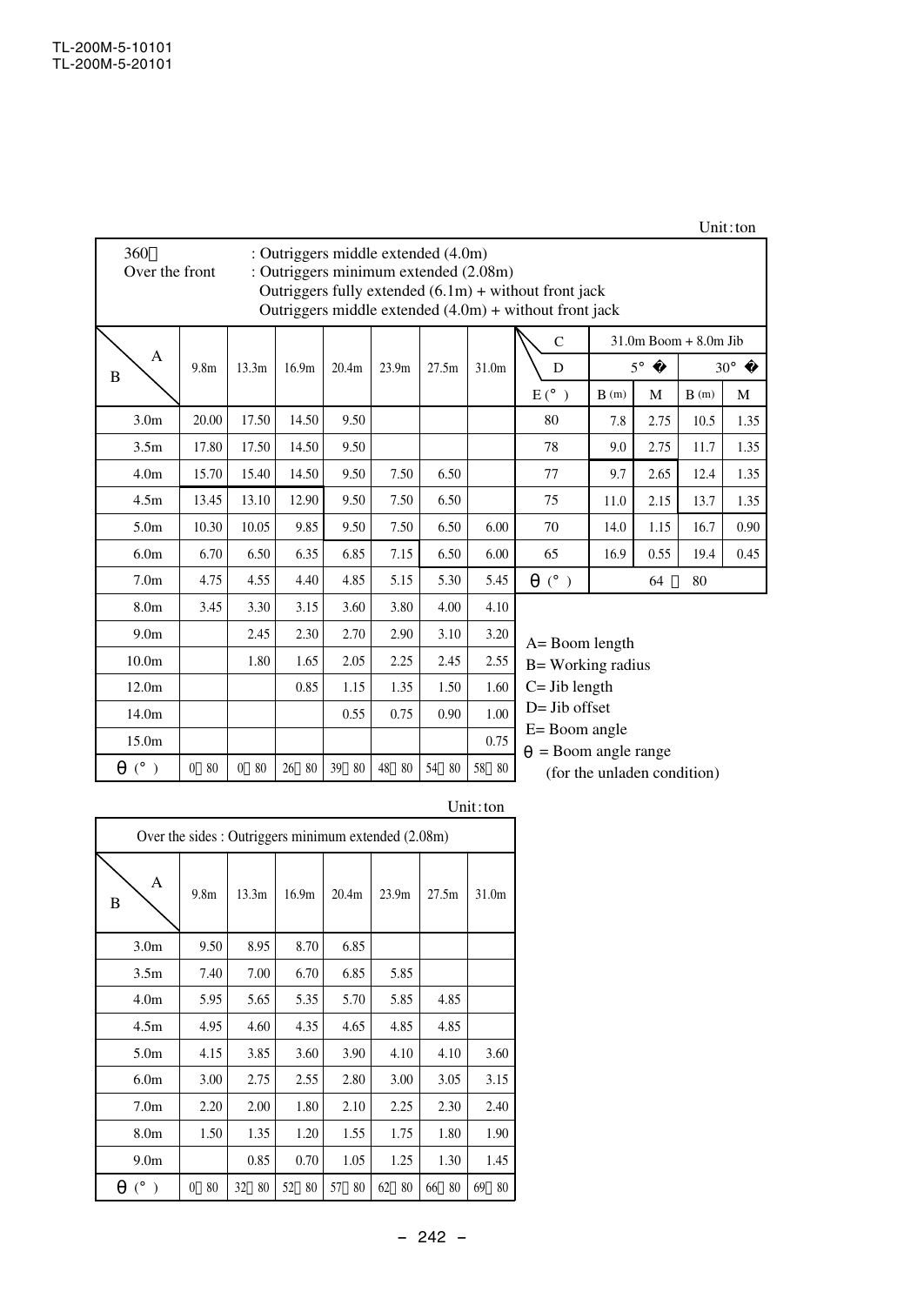#### **NOTES:**

- 1. The total rated loads shown are for the case where the outriggers are set horizontally on firm level ground.
- The values above the bold lines are based on the crane strength while those below are based on the crane stability. 2. The weights of the slings and hooks (main hook: 230kg, auxiliary hook: 60kg) are included in the total rated loads shown.
- 3. Since the working radii are based on the actual values including the deflection of the boom, operations should be performed in accordance with the working radii.
- 4. Jib operations should be performed in accordance with the boom angle, irrespective of the boom length. The working radii are reference values for the case where the jib is mounted to a 31.0m boom.
- 5. Mark in the chart of total rated loads shows the boom elevation angle with no load.
- 6. The chart below shows the standard number of part lines for each boom length. The load per line should not exceed 2.9t for the main winch and 3.0 for the auxiliary winch.

| $\sim$<br>1.0III | 13.3 <sub>m</sub> | 16.9 <sub>m</sub> | 20.4 <sub>m</sub> | 23.9 <sub>m</sub> | 27.5m | 21.0m |  |
|------------------|-------------------|-------------------|-------------------|-------------------|-------|-------|--|
|                  |                   |                   |                   |                   |       |       |  |

 $A=$  Boom length  $H=$  No. of part-lines

J= Jib/Single top

- 7. As a rule, free-fall operations should be performed only for lowering the hook alone. If a hoisted load must be lowered by free-fall operation, the load must be kept below 1/5 of the total rated load (the load per line must be 0.6t or less) and sudden braking operations must be avoided.
- 8. The total rated load for the single top shall be the value obtained by subtracting the weight of the hook mounted to the boom from the total rated load of the boom and must not exceed 3.0t.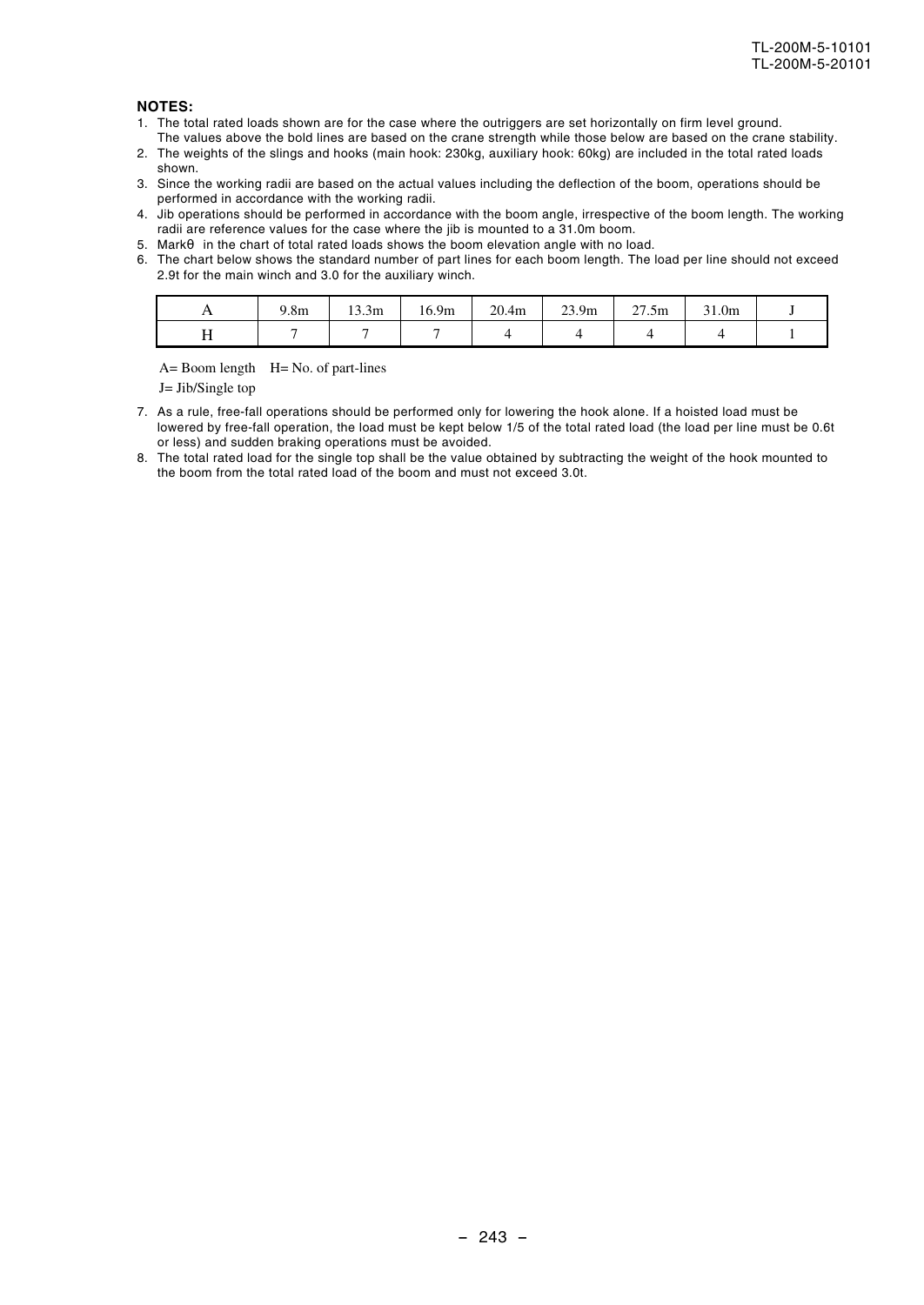

#### **NOTES:**

- 1. The deflection of the boom is not incorporated in the figure above.
- 2. The above chart is for the case where the outriggers are fully extended and where the front jacks are used (over 360 ).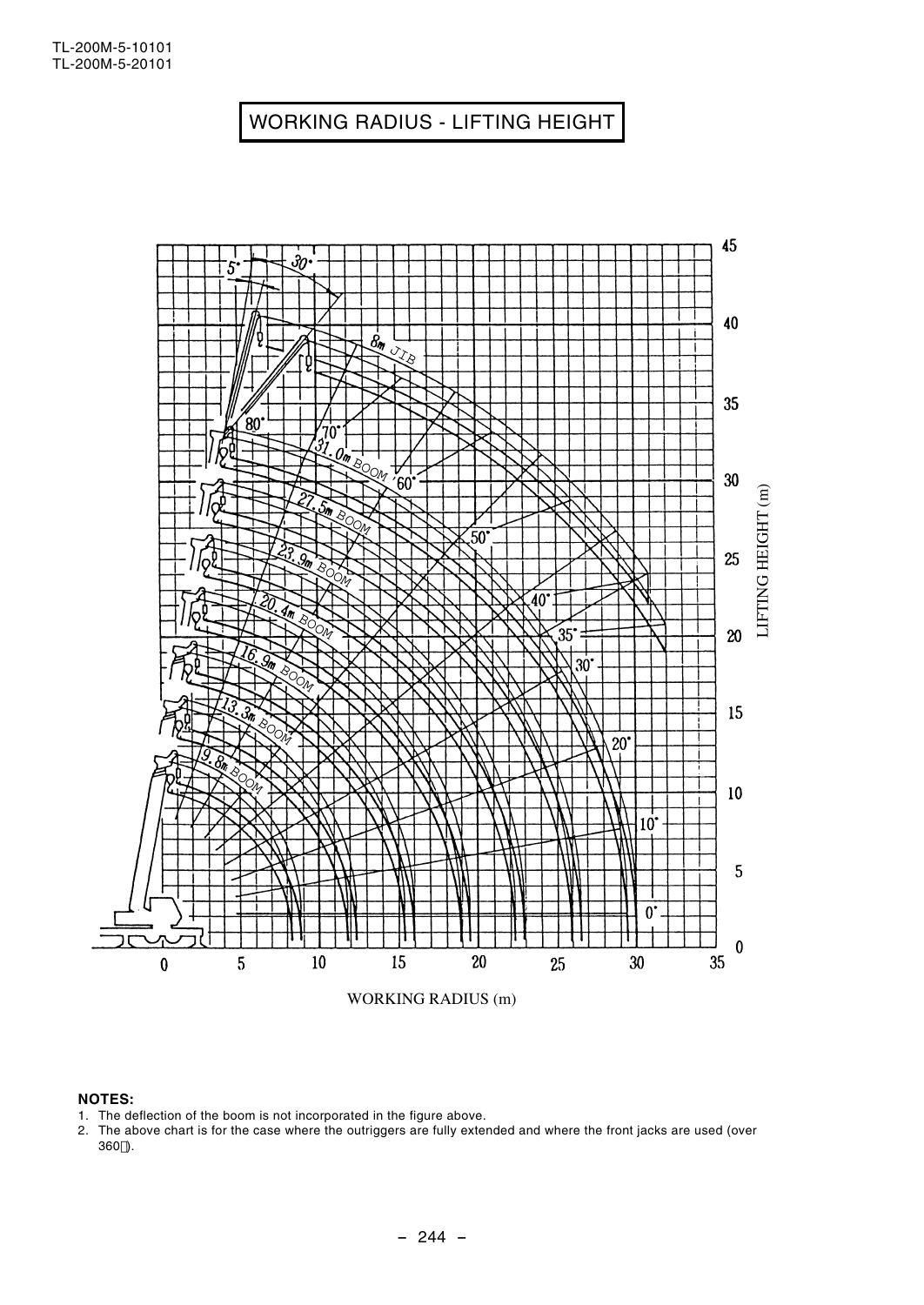

**DIMENSIONS**